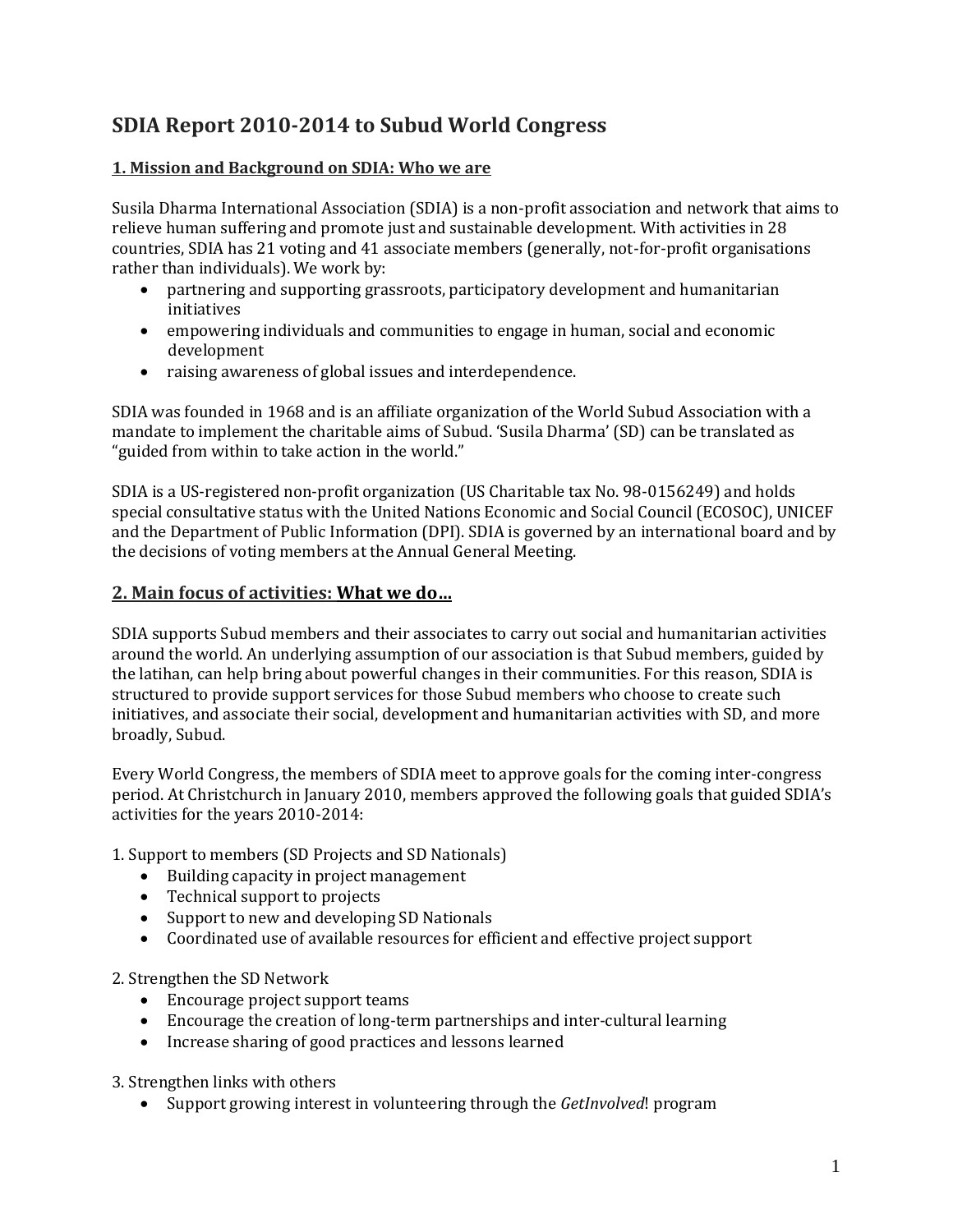- Promote Susila Dharma initiatives in local Subud groups
- Expand partnerships and fundraising with non-Subud organizations
- Facilitate attendance at United Nations meetings by interested members and SD project representatives.

To implement these goals SDIA provides Subud members and others with four main services:

- 1. Capacity Building providing training in project management, and technical support and expertise;
- 2. Networking and Links to other partners including the United Nations ensuring that SD project and SD national organisations effectively linked to each other, as well as non-Subud partners;
- 3. Granting and Financial Support providing fundraising activities and funds to SD projects to help them achieve their objectives;
- **4.** Publications providing information and communications tools to the Subud community at large, to Subud organisations and non-Subud partners through our eNews publications, website, Magazine and reports.

The SDIA Board and office report back annually on our achievements in our Annual Reports (see full Annual Reports on our website www.susiladharma.org).

## **3. Main achievements over 4-year period**

Main achievements of SDIA and our members over the four-year period have been:

# **3.1. Enhancing our professionalism**

In SDIA we are aware of the need to become more professional in the way we work - both at the international and national levels and at the level of individual projects. That is why over the four-year period SDIA and its members have been working to enhance our monitoring and reporting on results associated with projects that receive grants, and helping a number of projects to strengthen the relationship between their activities and their intended results. We are clearer that all SD projects that wish to access grants from within and outside the SD network need to be structured as not-for-profits. For profit activities should be supported under the framework of SESI regardless of their location.

# **3.2. Maintaining a network of 60+ organisations of Subud members with distinct**

**needs and foci**: SDIA members are very diverse and range from strong to weaker SD national volunteer organisations dedicated to supporting Subud's charitable, development and humanitarian work in their own countries; to a great diversity of SD projects including schools, vocational training, childcare programmes, health centres, agricultural projects, livelihood initiatives, work in prison with inmates, soup-kitchens and others. All these members have very different needs, and require, and sometimes expect, different types of services and support from SDIA. As our Subud community ages and commitment to SD as one key aspect of our Subud community rises and falls, in can be considered a success that our Association has maintained its membership - with some projects falling away and new projects joining the network. Over the 2010-2013 period, our membership has held steady at about 62 organisations with active Subud members leading or supporting.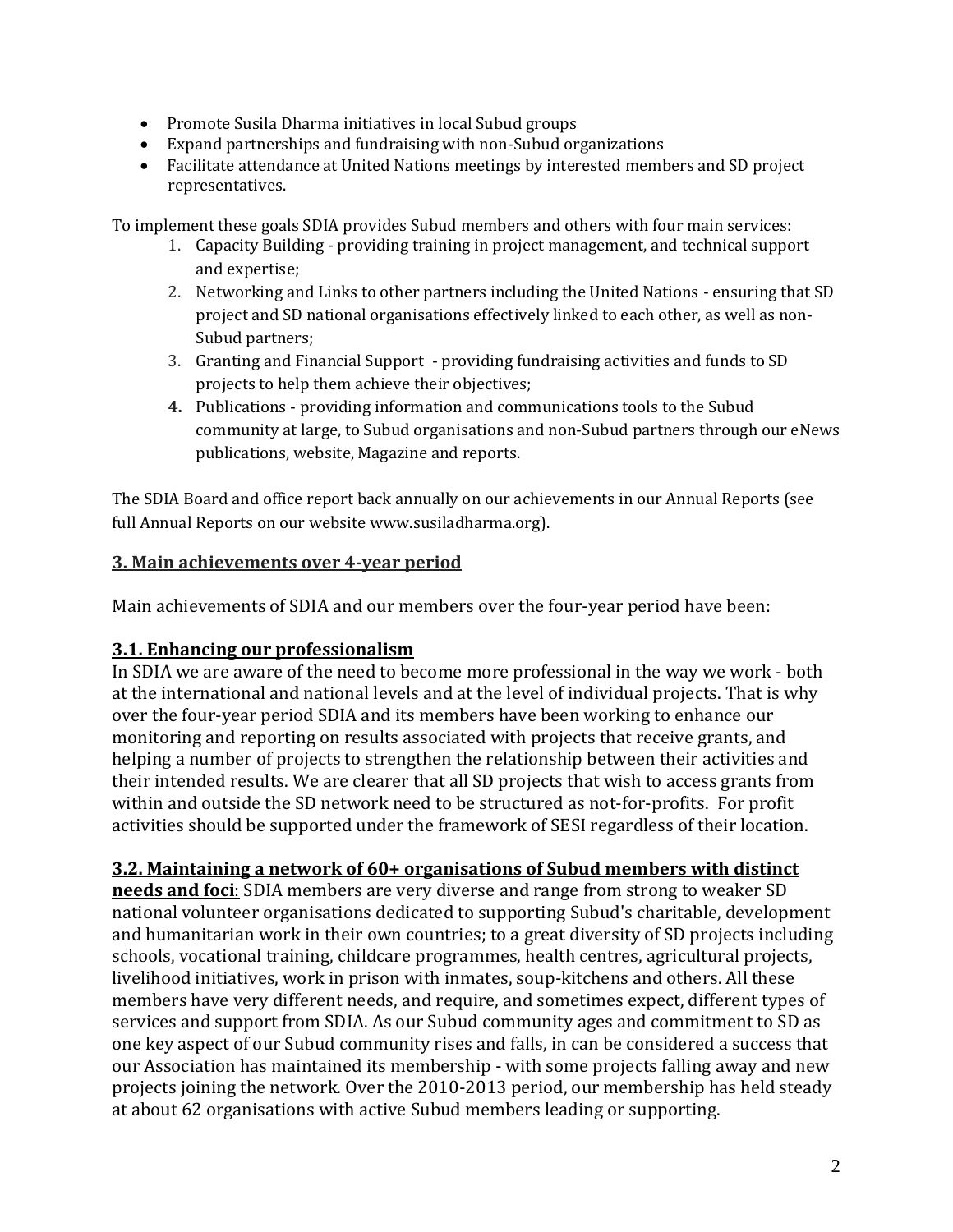**3.3. Focusing on support within the Subud organisation**: Over the past four years, SDIA and our members have sought to ensure that our Association and network are present in Subud spaces and events - both to ensure that people involved in SD work can benefit from the opportunity to do latihan and testing (many of our SD project leaders can be quite isolated from physically or psychologically from a Subud group), and to bring SD to the attention of all Subud members as a service organisation to Subud and the wider community. Thus, we are trying to develop both as a network within the overall Subud context, knowing that Subud is the essence of our SD work and that Subud also needs SD to develop. As Ibu has told us on many occasions, "SD can go to places that Subud itself cannot". We have held our network meetings and AGMs - focused on developing both the inner and outer content of our work - within larger Subud events, such as:

- World Congress at Christchurch in 2010;
- The Zone 4 meeting in Greece in 2011
- At Great Malvern alongside the British Congress and WSA meeting in 2012
- In 2013, SDIA held its AGM in Cipanas as a stand-alone event, but we were also invited by Zone 8 to provide special input to their Zone 8 gathering in Venezuela.

**3.4. Addressing some key problems in our membership- looking critically at our own work and projects:** A sign of SDIA and our members' success has been our ability to address key challenges faced by members of our network. In a number of cases, SDIA has provided strategic, technical, or policy support to projects and SD nationals to help them re-orient their activities in line with changing times and needs in their communities. Some examples of this are:

- Anisha, YUM and YTS in Indonesia conducted evaluations of their work that led to improvements in their operations, results and relevance in the communities they serve
- SD Congo projects were assisted with assessments and technical support, identifying and addressing capacity development needs in the fields of education, healtcare and agriculture
- CCD in India was assisted to focus their activities on achievable outcomes
- Fundacións Amanecer and Amor in Colombia called on help to assess their future directions
- I Protect Me in South Africa was assisted in the start up phase of a new project

**3.5. Leveraging Subud funds to attract non-Subud donors**: In the DR Congo, our support for SD Congo to adopt and develop a model for not-for-profit, community-based care brought SDIA to the attention of a large, non-Subud family foundation, committed to working in the DR Congo. The small investments in healthcare that Subud organisations, such as SD Nationals, MSF and private foundations of Subud members demonstrated viability to this foundation who funded the construction of three new Community Health Centres during this period.

**3.6. Widening our network of Subud and non-Subud partners**: A strategic objective of SDIA and our members has been to widen our network of partners and supporters beyond our core group of Subud organisations and donors. Some examples over the past four years have been to represent SD at various UN meetings, develop links with the Buchan Family Foundation, Freeport McMoran (mining company in the DRCongo) University of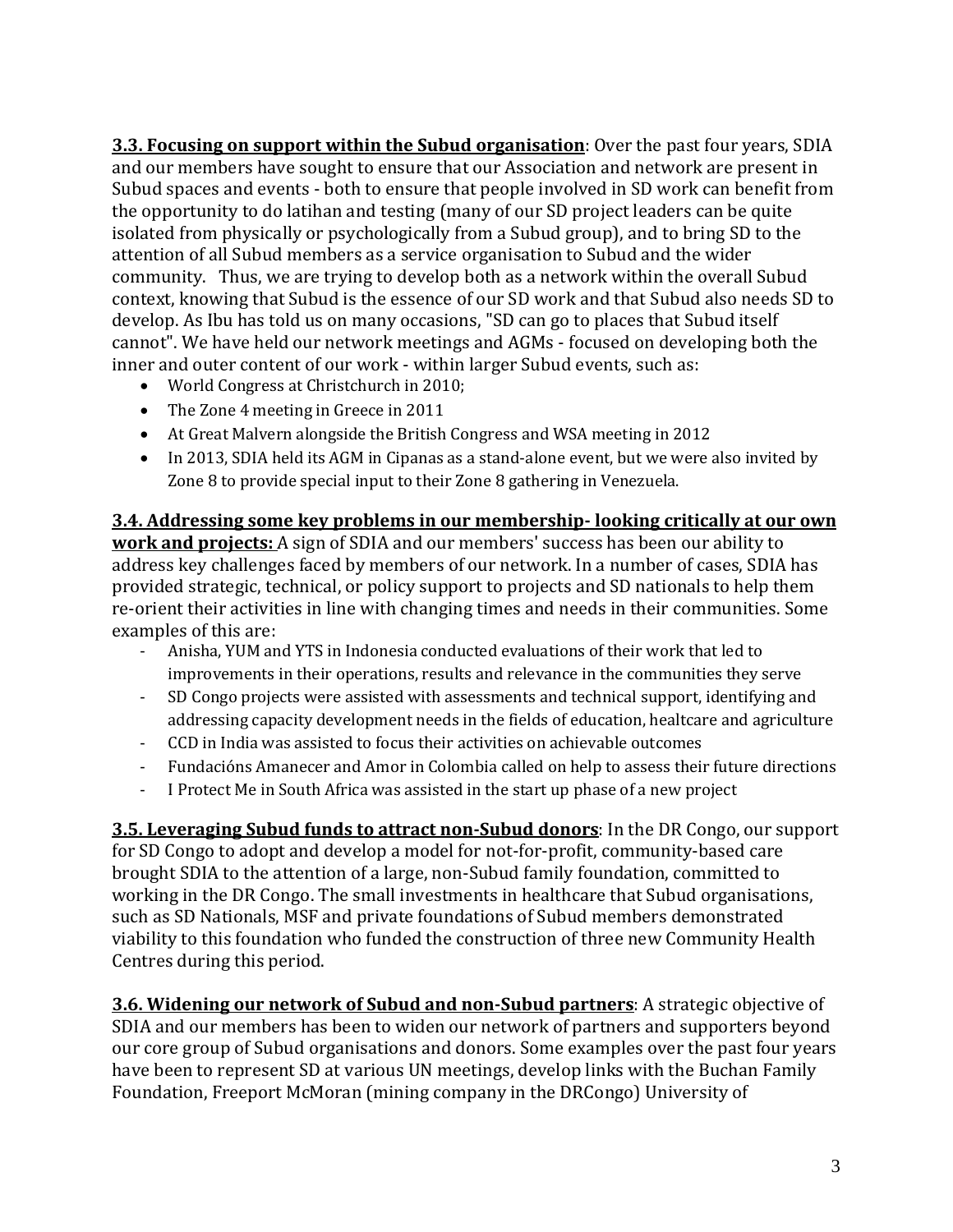Saskatchewan medical school, St-Lawrence College's Sustainable Energy Applied Research Centre, Planet Water Foundation, and to work with local health and educational authorities, and others. SDIA members SD Germany, ICDP International, YTS, YUM and other members enjoy support from government, private sector and philanthropic foundations outside of Subud.

**3.7. Building the SDIA Endowment Fund:** With a number of gifts and bequests, SDIA has sought to grow its Endowment Fund as a basis for sustaining both our office and for supporting SD projects and special humanitarian and development initiatives of Subud. Some examples from this period are bequests from Michael Gordon, Lavinia Swanson, Gerald Chalem, Murray Clapham and on-going support from the Lewis Arquette Estate that have helped SDIA develop a capital base to sustain its work.

**3.8. Emergency Appeals and Funds managed for Subud:** As requested by WSA, SDIA has managed emergency appeals for crisis around the world during this period: earthquake in Chile, floods in Pakistan, eruption of Mt Merpati in Indonesia, earthquake in Christchurch New Zealand, Hurricane Sandy in the Caribbean, Tsunami devastation in Japan, and Typhoon Haiyan in the Philippines.

During this period, there have been a number of changes in SDIA's Financial status over the period: our Endowment Fund as grown to close to \$1 million dollars, and SDIA is using part of the interest from this fund to support its operations and other priority projects. We have also attracted increased funding from outside of Subud for health, education and development projects within our network. However, over the last few years, while successfully increasing our funding to projects, we have had fewer general donations from Subud members and Subud enterprises that are necessary to support the services that we provide to strengthen the work of Subud members in the development and humanitarian fields.

### **4. SDIA Strengths and Weaknesses**

### **Key strengths of SDIA and our members**

- Provide a option for Subud members (young and old) interested in social, development and humanitarian work to get involved, to share their inner guidance and professional expertise with others working in related fields.
- Projects demonstrate good results in a range of fields of healthcare, education, child care and development, sustainable agriculture, livelihoods, good governance, etc.
- A growing body of knowledge about good practices in all these fields.
- A strong participatory governance of SDIA with active participation of most of our members; Directors nominated and elected by SD national (voting) members annual to create a staggered Board holding a minimum of 8 teleconference meetings and one-face-toface meeting per year.
- Transparent and accountable reporting to members, to WSA, to Subud and non-Subud donors.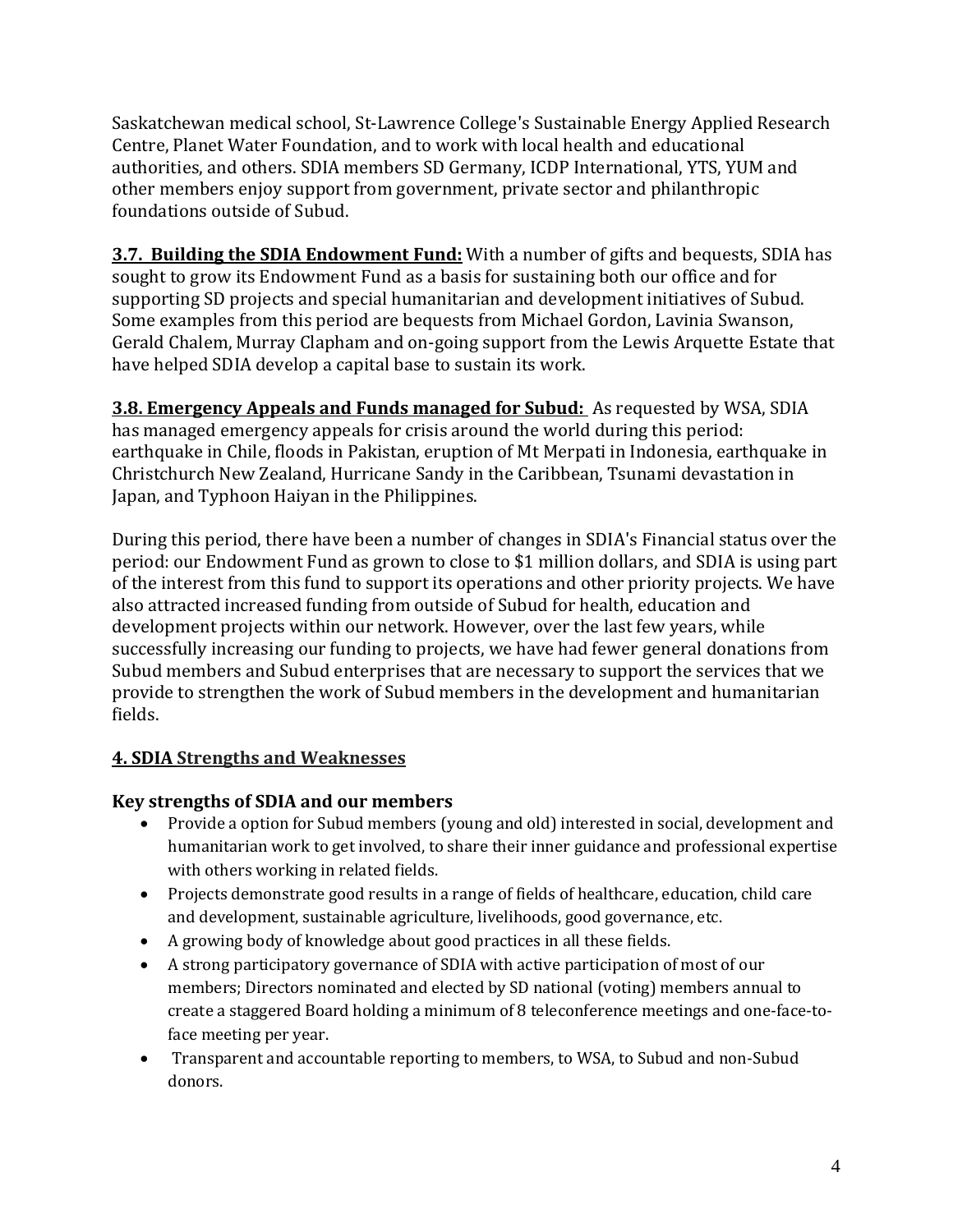- The capacity to address challenging issues that arise in the context of working across cultures and languages,
- A professional office team of 4 and translation of key documents into English, French and Spanish
- A wide network of committed volunteers

Key weaknesses of SDIA

- Financial sustainability: As a service-based organisation, SDIA is working for members who can generally not afford to pay for the direct costs of the services provided. A few SD nationals from wealthy countries provide about 20-30% of SDIA overall operating costs. That means that while we are increasingly able to raise funds for good projects with tangible benefits to communities, the work of SDIA in coordinating, strengthening, monitoring, evaluating and reporting on these is often not recognised by donors.
- Too few volunteers: SDIA and our members, particularly our SD Nationals, depend heavily on volunteer Board and committee members from the Subud community. It is often a great challenge both for SDIA and SD national to ensure that there are enough volunteers to cover all the tasks that need doing.
- Maintaining awareness and interest of Subud members and donors: For SDIA to keep its identity as a Subud-based charity and development network, we need to maintain a core donor base of Subud members. Yet often we find long-time Subud members who have not even heard of SD as a part of the Subud organisation. It is important for us to work even more closely with national committees, Zone reps and International Helpers to help them understand and communicate to members that SD exists as an outer expression of Subud in the world, and is a good vehicle for Subud members who wish to donate their time, expertise or money to good projects and causes.
- Encouraging the integration of Susila Dharma into local groups and national Subud organizations: While much has been done to raise awareness of the relevance and importance of Susila Dharma to Subud groups and national organizations, much more needs to be done. Helper support for Subud members engaged in SD work (nationally and internationally), recognition and support from national Subud organizations, integration and working with other wings, is an area that needs more attention at all levels of the organization. ( *see below for more details*)

### **5. New initiatives and developments**

In early 2014, SDIA surveyed our members to see how we should adapt our goals as an association for coming 4-year period between World Congresses. Member feedback focused on the following points:

 Continue to strengthen the capacities of SDIA and its members in three key areas: Kedjiwaan (putting into practice our inner guidance in our SD work); Project Management (all aspects of the project cycle from planning through evaluation); and technical expertise in areas that our projects are active (health, education etc).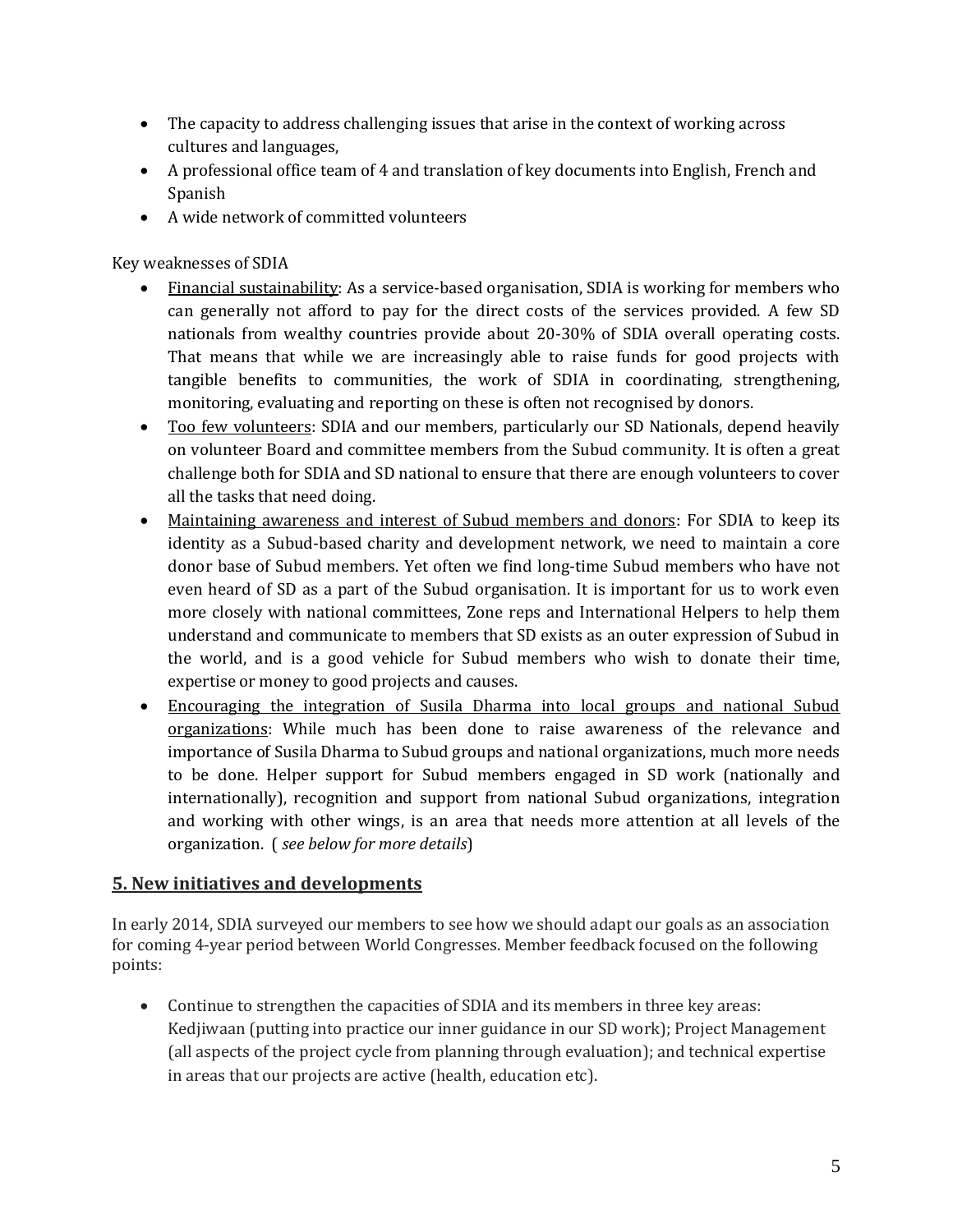- Establishing a clear set of good practices and standards to ensure the quality of all SD projects, particularly in the field of education, healthcare and governance.
- Strengthen sharing of good practices and lessons learned
- Improving inclusion, knowledge and awareness of SD work among local/national committees, helpers and Subud members at large.
- Encouraging all SD and Subud members to feel confident about the management and results of our SD projects as a basis for attracting new funding from non-Subud family, friends, colleagues and institutions.

### **6. Collaboration with other affiliates/partner organisations/WSA**

During the period, there have been examples of strong and successful collaboration with a number of WSA affiliates, WSA itself and partner organisations of Subud members. In particular we want to recognise Muhammad Subuh Foundation, Guerrand Hermes Foundation for Peace, Blond Trust and WSA itself.

- **International Helper Support**: in many cases, SDIA has received exceptional support from the International Helpers who have patiently accompanied us in our meetings and supported us with testing. In one case, there has also arisen tensions with some IHs after their visits. Although the SDIA office attempted to brief the IHs before their trip, it seems they came back with concerns that could have been addressed if better preparation had been done beforehand. Our lesson is that SDIA should be working more closely to inform and collaborate with IHs including travelling with them when possible to ensure that no misunderstandings arise. In general, we would like to work more closely with the IH team to enhance awareness among helpers everywhere of the support needs of Subud members working in SD, and to encourage Subud members to 'grow' an inner awareness of Susila Dharma .
- **WSC** SDIA has also worked closely with a number of **WSC Zone Reps** to support the development of SD as a part of Subud life in their zones: Paloma for Zone 3, Robiyan for Zone 4 and Rodrigo and Mauricio for Zone 8 **This has clearly identified the benefits of working at the zonal and regional level for the growth and development of SD in countries and groups**.

**Muhammed Subuh Foundation** has been a key support of SD activities over the past four years, providing both funding to strategic SD project activities that raise the profile of Subud in their communities (Lemba Imbu Community Health Centre, Fundacion Amanecer's Early Childhood programme, SD Indonesia's Clean Water project, among others), as well as much needed core support for SDIA services to Subud members. In addition, MSF Chairman Bachtiar Lorot travelled with the SDIA team to the DR Congo in February 2013, sharing his expertise in the field of agriculture with SDIA member projects, and collaborating to support Subud houses and their completion in the DRC.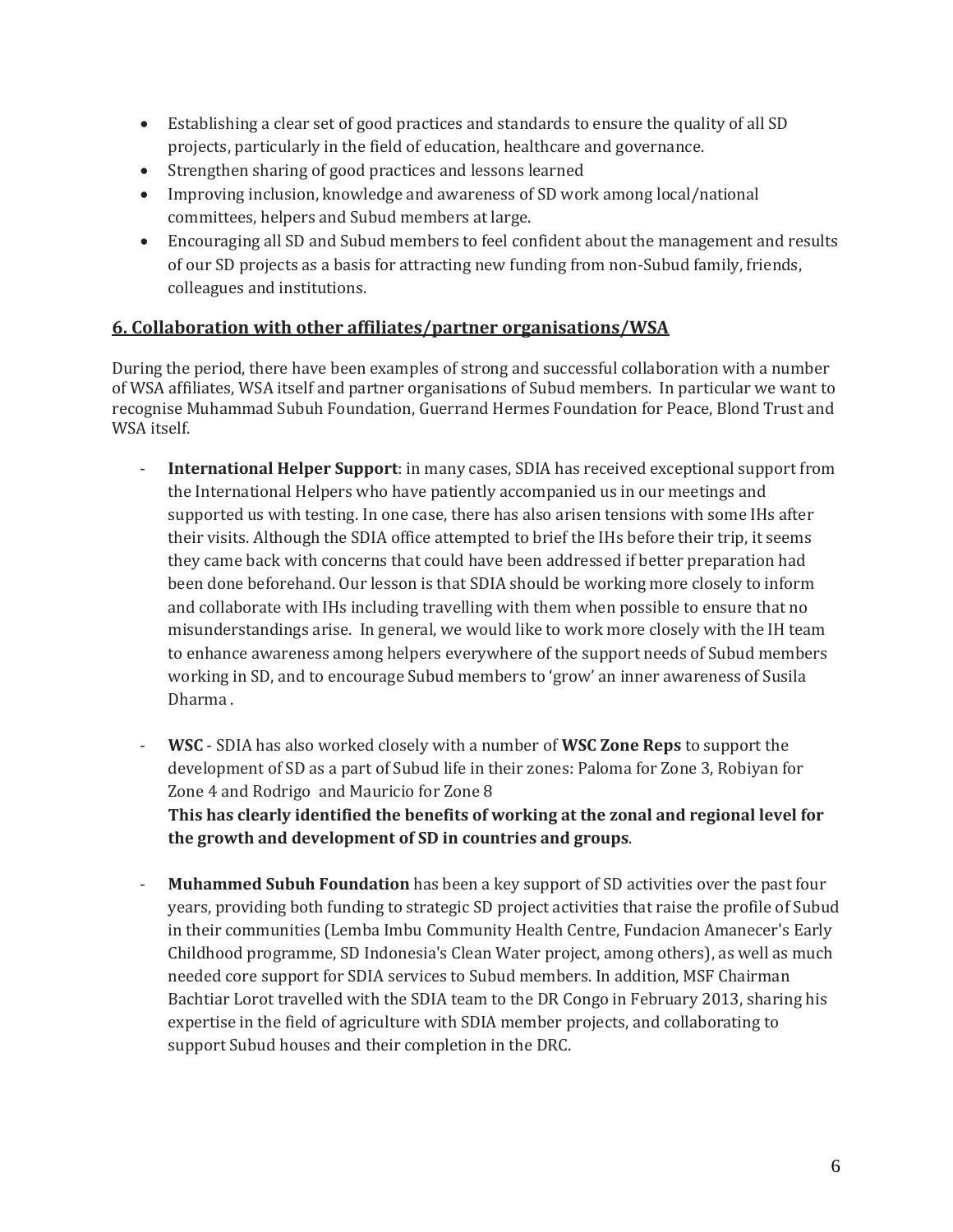- **Guerrand Hermes Foundation for Peace** has been a key partner on themes related to Good Governance, Education,and Volunteering, working with SDIA to sponsor a Governance and Human Developmetn Conference in Central Kalimantan organised by Yayasan Tambuhak Sinta, as well providing an annual grant to make the SDIA Human Force Volunteering Camp possible.
- **Subud Youth Association** working with Alex Woodward and Rosanne Osanna Favre to support youth volunteers through 4 Human Force Camps (Colombia, Mexico, Indonesia, India).
- SDIA supported **SICA** with advice on structure, governance, policies and setting up a viable international association.

It is unfortunate to say that there has not been much tangible evidence of collaboration with SESI, although we will keep working at this as SESI is a very strategic partner for us.

### **7. Plans for future**

Based on member input here are our New Goals that will be adjusted and ratified by members at Congress!

### **1. Vision – Strengthening Our Network:**

**Goal**: To demonstrate results for the community groups we serve through working as a network of professional, credible, effective and sustainable development and humanitarian organizations that reflect the qualities of 'susila dharma'.

#### **Strategies**:

1. Develop our collective capacity in project management, technical support and inner content of our work.

- 2. Create, maintain and improve quality partnerships for development.
- 3. Collaborate in project support teams when appropriate.
- 4. Share lessons learned and best practices.

5. Support the development of new and emerging SD Nationals and projects everywhere.

#### **2. Vision - Our Network in Subud:**

**Goal**: Susila Dharma activities are supported inwardly and outwardly by the global Subud community and recognized as the face of the social and humanitarian activities of Subud.

#### **Strategies**:

1. Strengthening connections within Subud by promoting awareness of Susila Dharma with WSC, Zones, National Committees, groups, Wings, and Helpers.

2. Improve understanding of the role different Subud functions have in integrating SD into Subud at each level.

#### **3. Vision - Our Effectiveness in the World:**

**Goal**: To be recognized by, contribute to and learn from other development partners in order to sustain and improve our work.